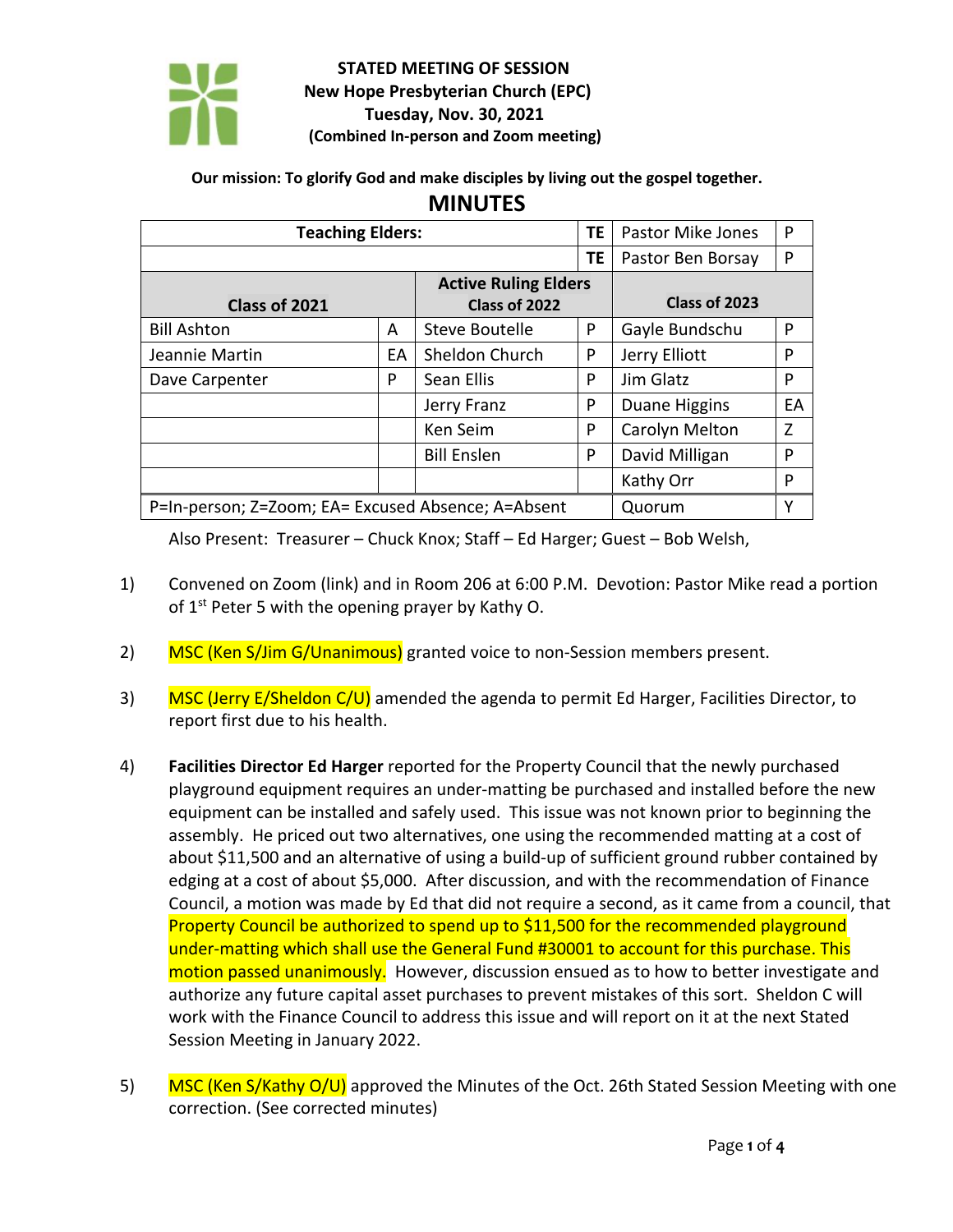## 6) **Pastor Mike Jones (Moderator) Report**

- (a) Acknowledged a great mortgage pay-off celebration and, after discussion, and by
- (b) MSC (Jim G/Sheldon  $C/U$ ) decided to continue to leave open and to accept funds designated for the Building Fund for future building use.
- (c) Reminded Session of the Dec. 5th 10:45 AM Congregational Meeting to elect the 2024 Classes of Elders, Deacons and Trustee.
- (d) Announced the formation of a task group to form a curriculum for a leadership pipeline class to teach our reformed theology, the polity of the Presbyterian system and how it works, and the specifics of the New Hope community, which will hopefully start around the first part of Feb. 2022.
- (e) Informed Session the installation of new officers will be on Sunday Jan. 9<sup>th</sup>.
- (f) Tuesday, Jan.  $25<sup>th</sup>$  will be the combined newly elected and current deacon and elders' dinner for the retiring officers, followed by our Stated Elder Meeting.
- (g) There will be 3 Christmas Eve Services and 1 Service at 10 AM on Sunday, Dec. 26<sup>th</sup> which will be a traditional service with Elder Jerry Franz bringing the word.
- (h) A new sermon series called "Next Steps" will begin in January.
- (i) The first week of February will be a mission focus week and we are still working on that.
- (i) The next meeting of our Presbytery will be in Fort Myers on Feb.  $18<sup>th</sup> 19<sup>th</sup>$  at First Presbyterian in downtown Fort Myers. All elders, not just our commissioners can attend and are encouraged to do so. Some of our deacons and choir will also be involved helping First Pres.
- (k) Our former IT staff person has left new Hope and a new one is expected to start 12/15.
- (l) Recommended to Session, who were unanimously elected, the following positions for 2022:
	- (i) Finance Chair Sheldon Church
	- (ii) Personnel Chair Bill Enslen
	- (iii) Clerk of Session Gayle Bundschu
	- (iv) Church Treasurer Chuck Knox.

## 7) **Pastor Ben Borsay (Vice Moderator) Report**

- (i) Has had about 24 formal interviews with staff, current and former members, some of which were with couples, and had some informal discussions.
- (ii) Generally, the feedback has shown that New Hope has some issues but overall is very positive and reveals the people here love the Lord and this church.
- (iii) He will continue to interview and will include functional systems review as well and will report to Session.
- (iv) Steve B led in prayer for Pastor Ben and his work and ministry.
- 8) **Nominating Committee Report** David C (See attached) David added that it was an excellent working committee who were gladdened not only by the number of people nominated, but also by those who responded to their nomination with honesty, that they did not yet understand the role and responsibilities to which they had been nominated. Out of these conversations, the task force to create a leadership pipeline was instigated. In addition, David strongly recommended that next year's Session appoint as chair of the next Nominating Committee Jim Glatz, who had the experience of this year's committee work.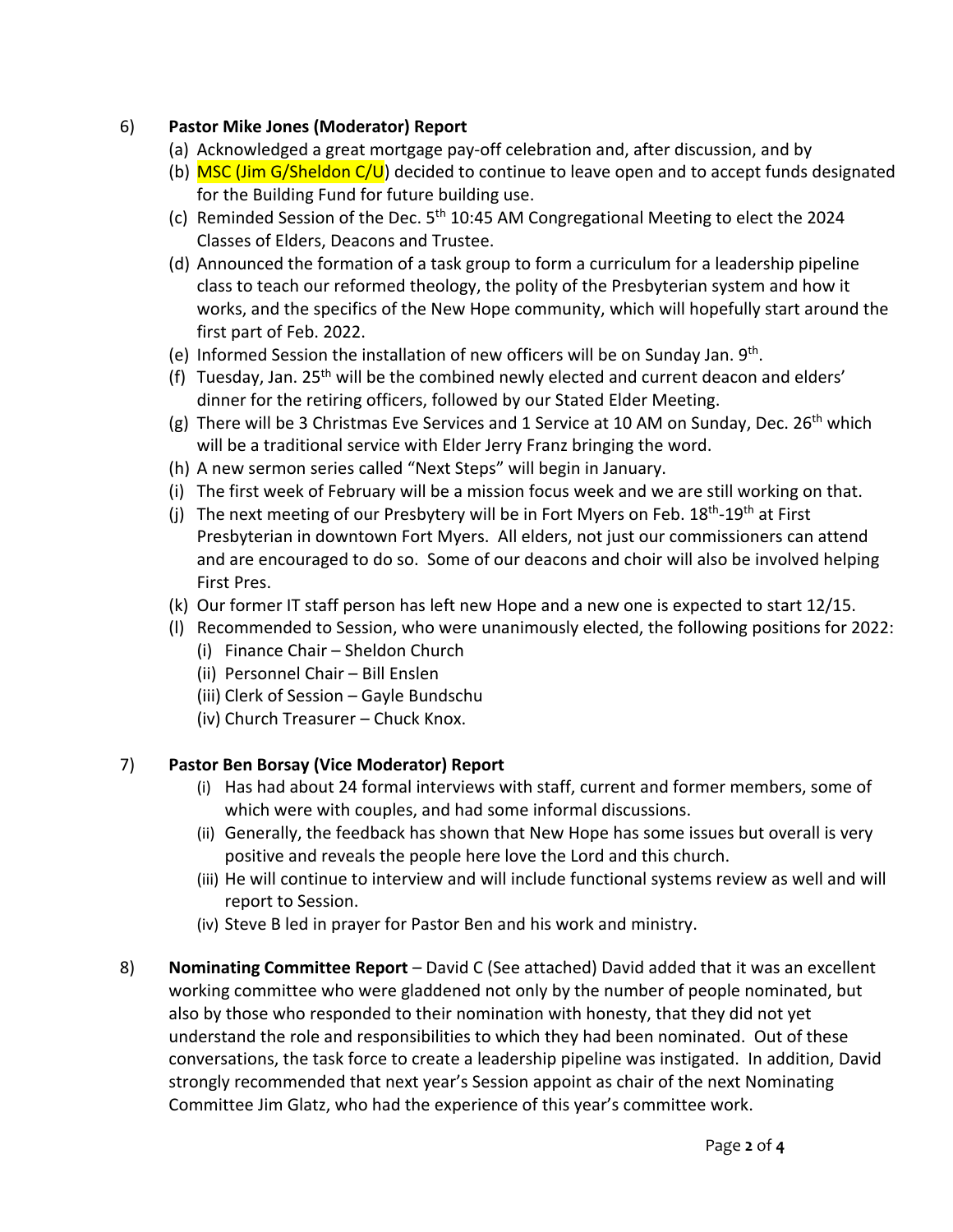# 9) **Clerk of Session Report**:

- (a) Membership Statistical Reports for October (See attached)
- (b) Report results of email vote:

October 28<sup>th</sup> email re: Changing date of the next Congregational Meeting – The email motion by Gayle B, seconded by David C to approve moving the date from Nov.  $21^{st}$  to Dec. 5<sup>th</sup> for the meeting to elect the next class of Trustee, Elders and Deacons was approved with 13 of the 16 active elders responding, all voting in the affirmative.

## 10) **Standing Committee Reports**

- (a) **Finance Committee Report**  Chuck K/Sheldon C: (See attached) Chuck added comments about some line items and opined that he still believes we will end 2021 with no deficit. He also pointed out the page showing October's restricted fund transactions and explained what that is about and stated he was working on an annual report of all the extra-budgeted funds that go through the restricted funds and are not reflected in our income and expense financial statement.
	- (i) Proposed 2022 Budget (See attached) Updated and in final form from that which was proposed in October. After discussion Sheldon made the motion to adopt the 2022 budget, which, since it was proposed by a committee did not need a second and was unanimously approved.
- (b) **Personnel Committee Report**  Bill E reported this committee is working to resolve some issues with staff, is in the process of replacing our IT person, has added Dr. Ken Walker to the committee, and recommended an across-the-board staff salary increase of 2%, which was included in the proposed budget.
- 11) **Unfinished Business** None

#### 12) **Other Reports – Committees/Council/Ministries Minutes & Reports**

- (a) **Membership Committee** David Milligan (See report attached) The motion made within the committee's report to remove from membership those shown requesting removal was unanimously approved by Session. David led in prayer for all those removed tonight from our church membership roll. The Clerk will notify in writing those removed.
- (b) **Youth Director Search Committee**  Steve Boutelle reported Jackie and Jerry Elliott are doing a remarkable job with our youth and it is starting to feel like pre-COVID times. He stated the search committee is very encouraged by recent events and is hopeful. Sean E led in prayer for our youth and the work of the Youth Director Search Committee.
- (c) **Mission/Outreach Council**: Ken Seim Oct. 11th minutes attached. In addition to the written report, Ken added the Ethiopian missionaries have been told to leave that country due to its political instability and are not sure when they can return. Also, the DR orphanage that Kevin and Andrea Erwin have sponsored is going through a difficult time, the Erwin's cannot go there directly because of COVID restrictions, and they do not know the future of the orphanage as the property owner wants to sell the property in which the orphanage is housed. Prayers are needed. He reported a praise for the funding of the \$15,000 difference between the 2021 and 2022 mission budget provided by a donor. Ken led in prayer for our mission partners.